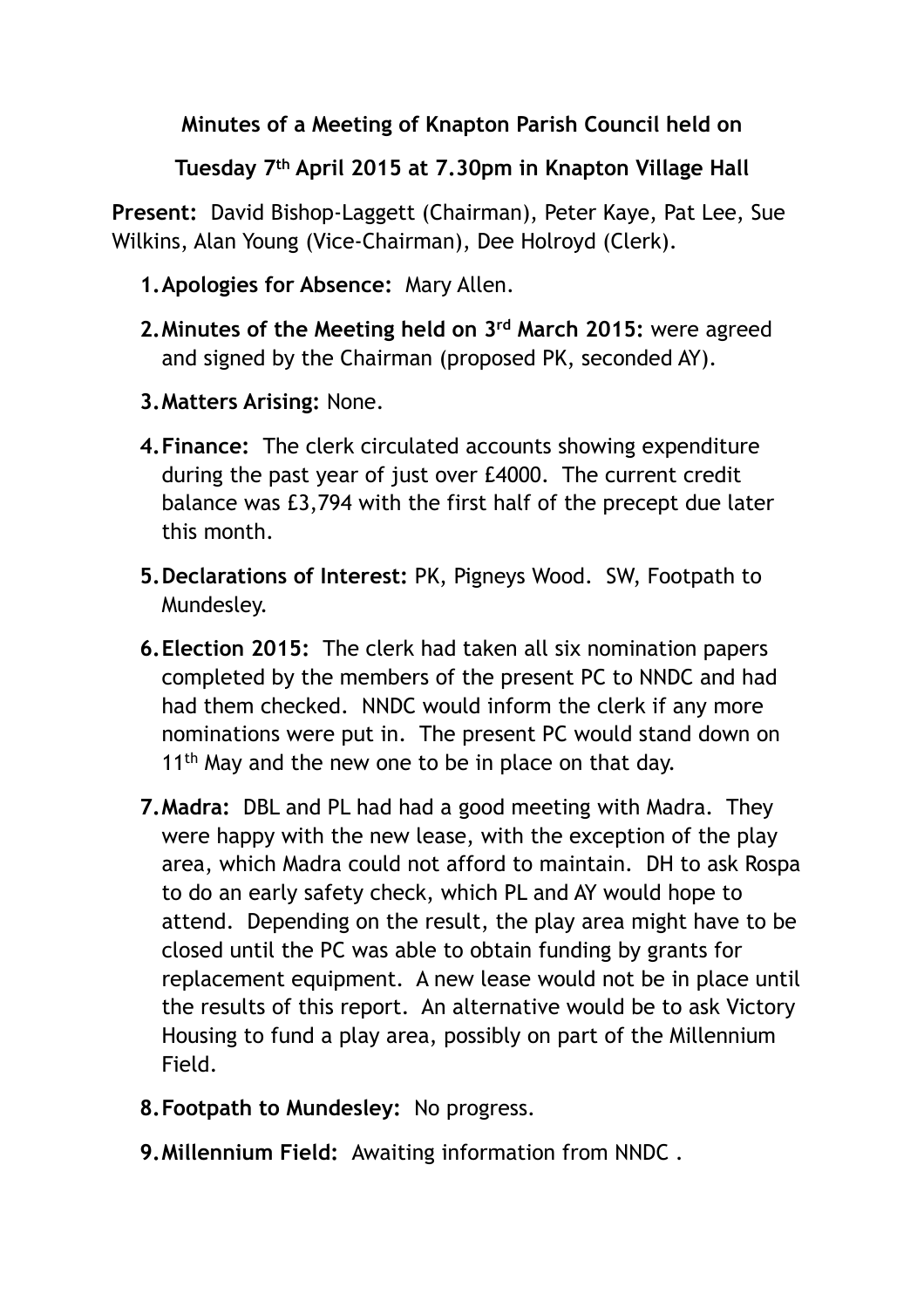**10: Speeding in The Street, Knapton:** A NCC grant for 50% of the cost had been obtained. Fund raising would be needed for the remaining £1,300.

**11: Lighting of the Beacon, VE Day, 8th May 2015:** AY would check safety and provide fuel. PL to help. It was suggested that there might be an opportunity for fund raising on that evening. DH to approach Lucy Wade to ask about catering in the village hall.

**12: Correspondence:** was circulated.

**13: Any Other Business:** (i) Land at Fourways. DH and Gillian Kemp had completed statements to the effect that there had been nothing historically to show the land belonged anywhere other than to Knapton Parish Council and these had been sent to the solicitor dealing with the transfer. (ii) DH to ask the Road Rangers on their next visit to (a) mend the potholes outside Pigneys Wood in Hall Lane. (b) Clear the drain on the corner of The Street and Hall Lane, which was blocked and causing flooding. (c) Clear the drain they put in between `The Pit` and the Grove, which was blocked. (d) Clear the drain on the main road by Knapton House. (e) PL asked about cutting of footpaths. DH to ask NCC whether this would be done only on request.

## **14: Date of Next Meeting:** 7th May 2015.

The meeting closed at 8.10pm.

NNDC Councillor Graham Jones: reported (a) that Hopkins Homes were building 30 new houses but none of these would be affordable homes and they were putting very little into the local infrastructure. GJ had asked questions which had been ignored. He would persue this and passed notes of his actions so far to the PC. (b) GJ thanked the current members of the Parish Council for their contribution to the village.

NCC Councillor Wyndham Northam reported (a) there would be a very small increase in Council Tax. (b) that the proposed closure of the household waste site near North Walsham on three days a week